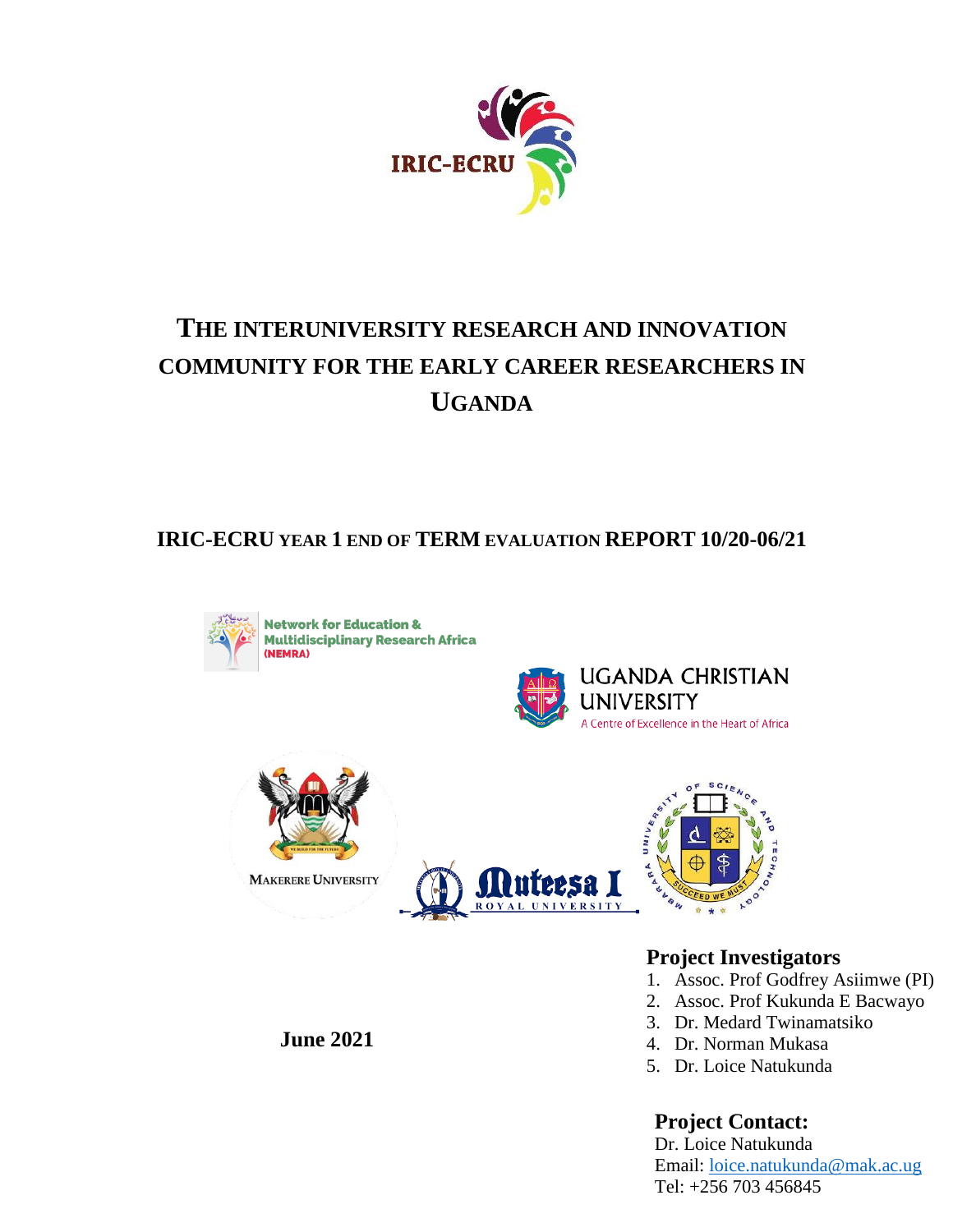# **Contents**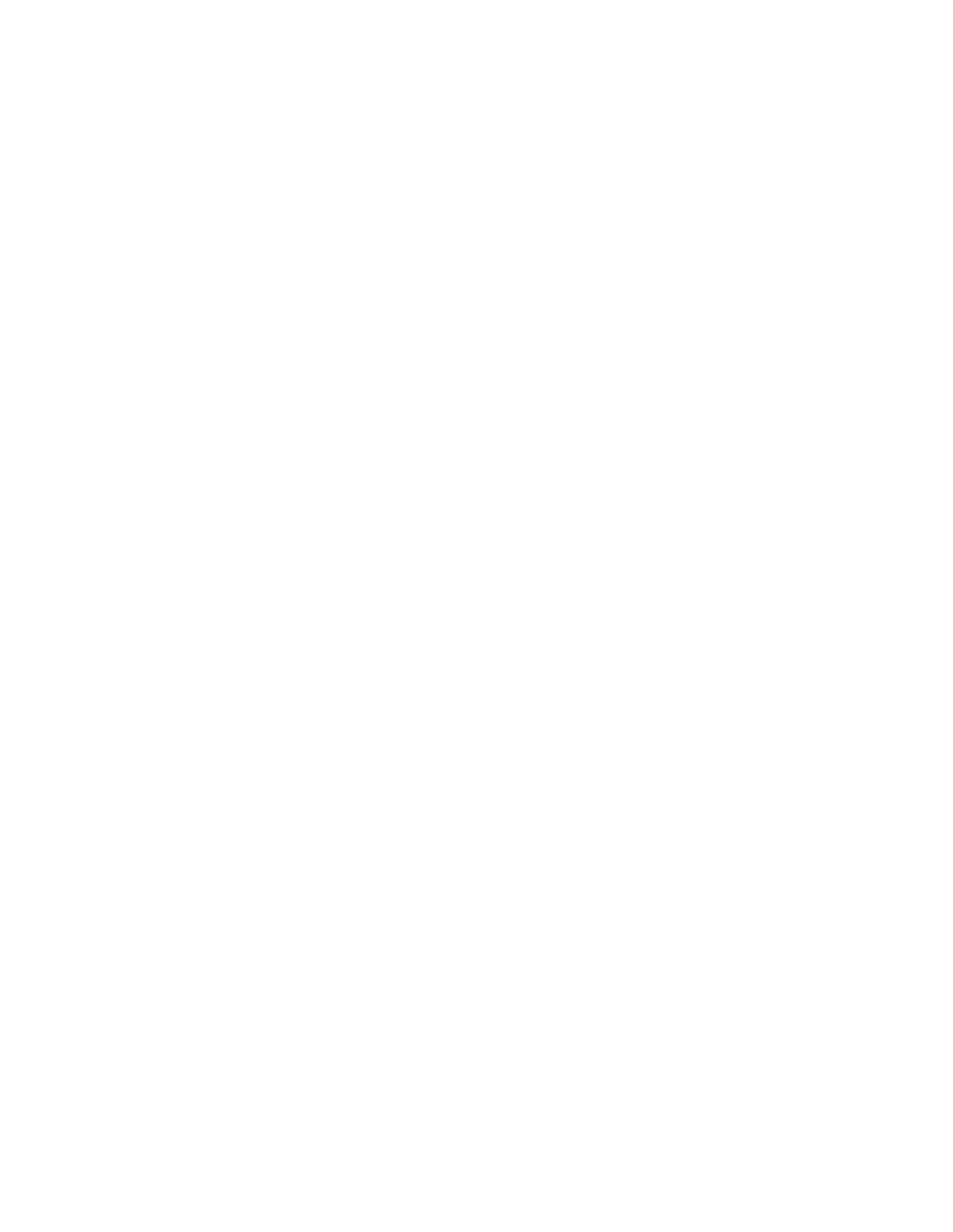# <span id="page-3-0"></span>**Executive Summary**

In September 2020, Makerere Research and Innovation Fund (Mak-Rif) awarded a 1-year seed grant to a proposal to establish an interuniversity research and innovation community of the early career researchers in Uganda (IRIC-ECRU). The project was envisioned to provide solutions to four problems:(1) inadequate capacity and perspectives of early career researchers (2) Narrow interuniversity research networks (3) Limited and uncoordinated research and innovation-based solutions (4) Limited advances in modern research and innovation dissemination.

A five-year proposal was designed to establish IRIC-ECRU with four inter-linked avenues of intervention: 1) Capacity building of early career researchers to develop research and innovation agenda: 2) Establishment and strengthening of soft infrastructure that facilitates an inter-University and interdisciplinary network in Uganda, 3) Coordination and management of research and innovation-based solutions through exchange activities to contribute to the National Development Agenda, and 4) Strengthening and advancement of research and innovation output dissemination for community engagement and policy uptake.

To start off the project, the investigators conducted a survey, interviews and a public dialogue to analyse the research agenda setting process in Uganda as well the state of data management and sharing in institutions. Three co-creation workshops and seven research seminars have been conducted in the first year towards the capacity building efforts. The project carried out an extensive mapping exercise and analysis on requirements for an inter-institutional repository for data management and sharing. Furthermore, five teams of PhD students were mobilised to conduct literature review on key research and innovation topics in Uganda. There has been a global participation in the project activities which has provided a foundation for an ideal international network for the community.

The outbreak of Covid 19 disrupted the plans of IRIC-ECRU with a lot of realignments done in the scheduling and delivery of the project activities. The administration of funds from Mak-Rif was delayed and some of the activities deferred to year 2 of the project. Despite these and other challenges, the first year of the project has yielded impact sufficient for propelling the project into the next four years and beyond as presented in this evaluation report. The investigators are in discussion with various partners for further support and collaboration in executing the project ideas beyond the first year.

The project team acknowledges the support of Mak-Rif, various institutions, individuals and support staff for the work well done in under eight months. We hereby extend a cordial invitation to those who are interested in this idea of an IRIC-ECRU to reach the investigators through the contact provided. Detailed narrative reports on various activities of the project can be availed on request.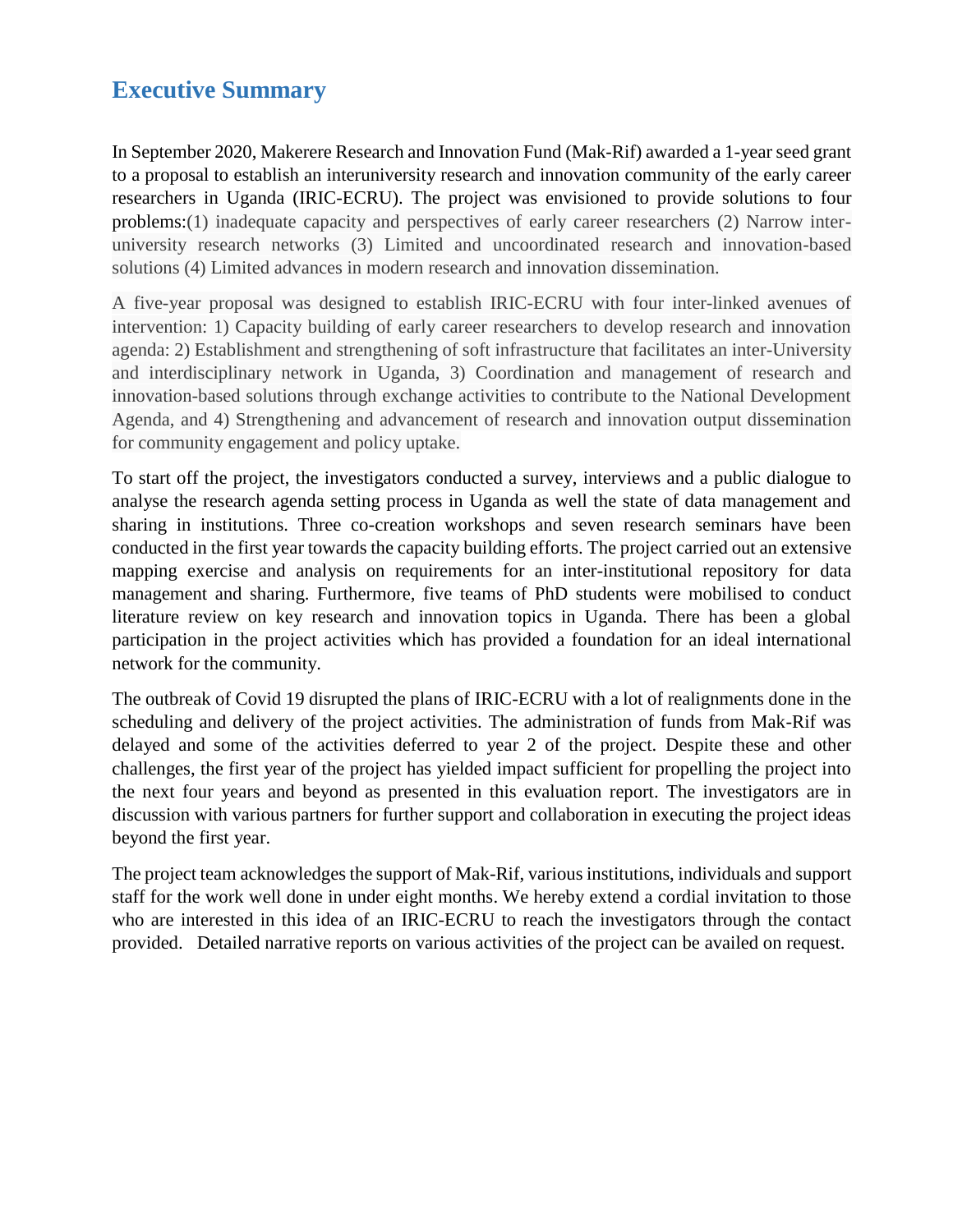# <span id="page-4-0"></span>**About IRIC-ECRU**

In September 2020, with the leadership of prof. Asiimwe Godfrey, the Network for Education and Multidisciplinary Research Africa (NEMRA) received a one-year seed fund from the Government of Uganda (GoU) through the Makerere Research and Innovation Fund (Mak-Rif) to create an interuniversity research and innovation community for the early career researchers in Uganda (IRIC-ECRU). Run as a 5-year project 2020-2025, the project's aim is to enhance researcher capacity building, data & information sharing, research ideas generation & execution as well as technology enabled research outputs dissemination, engagement and impact. It is coordinated by investigators from Makerere University (Mak)<sup>1</sup>, Mbarara University of Science and Technology (MUST)<sup>2</sup>, Uganda Christian University (UCU)<sup>3</sup> and Muteesa I Royal University (MRU)<sup>4</sup>.

IRIC-ECRU is extended to break working in silos and boost capacities of early career researchers, increase digital visibility research and innovations of Ugandan researchers, promote joint publication through synergies across universities and increase dissemination of research. It focuses on 4 core areas that guide the project objectives as elaborated below:

### **1) Research capacity building and mentorship**

The capacity of African, and particularly Ugandan, researcher to undertake cutting-age and innovative researcher partly limited by lack of a set appropriate skills to undertake and manage research. The research capacity building and mentorship at IRIC-ECRU specifically targets to build expertise of doctoral students and early career researchers to be independent researchers by gaining the transferable soft and hard skills in the following three researcher development domains:

- 1. Personal effectiveness—including developing. personal qualities for an effective researcher like self-management, communication, integrity and time management
- 2. Research governance and organization—including. the knowledge of the research standards, requirements and professionalism to undertake and manage individual and institutional research
- 3. Engagement, influence and impact—including building collaboration, partnership, as well as the knowledge and skills to work with others and ensure knowledge and innovation transfer for the wider impact of research to society

Ultimately, the research community will support the development of new methodologies, enhance professionalism and create awareness of as well as engagement in the national development research agendas.

### **2) Data infrastructure development, sharing and management**

The growth of digitalization in libraries worldwide and the new movement of open science revolve on not only supportive infrastructure but also awareness among researchers of the principles of open science and the management of data and research in a modern research departments and universities. In the open science era work produced for lectures, working papers of units and individuals, dissertations and among other shouldn't hang on shelves or desktops of computers. One of the objectives of the IRIC-ECRU is to establish an inter-university large-scale soft research data infrastructure—including establishment of repositories and use of tools to promote data & knowledge

 $\overline{a}$ 

<sup>1</sup> **Assoc. Prof. Godfrey Asiimwe (MAK)**Principal Investigator and **Dr. Loice Natukunda (MAK)**Co-PI Training & Mentorship

<sup>2</sup> **Dr. Medard Twinamatsiko (MUST)**Co-PI Dissemination

<sup>3</sup> **Assoc. Prof. Kukunda E. Bacwayo (UCU)**Co-PI Research Projects

<sup>4</sup> **Dr. Norman Mukasa (MRU)**Co-PI Soft Infrastructure Development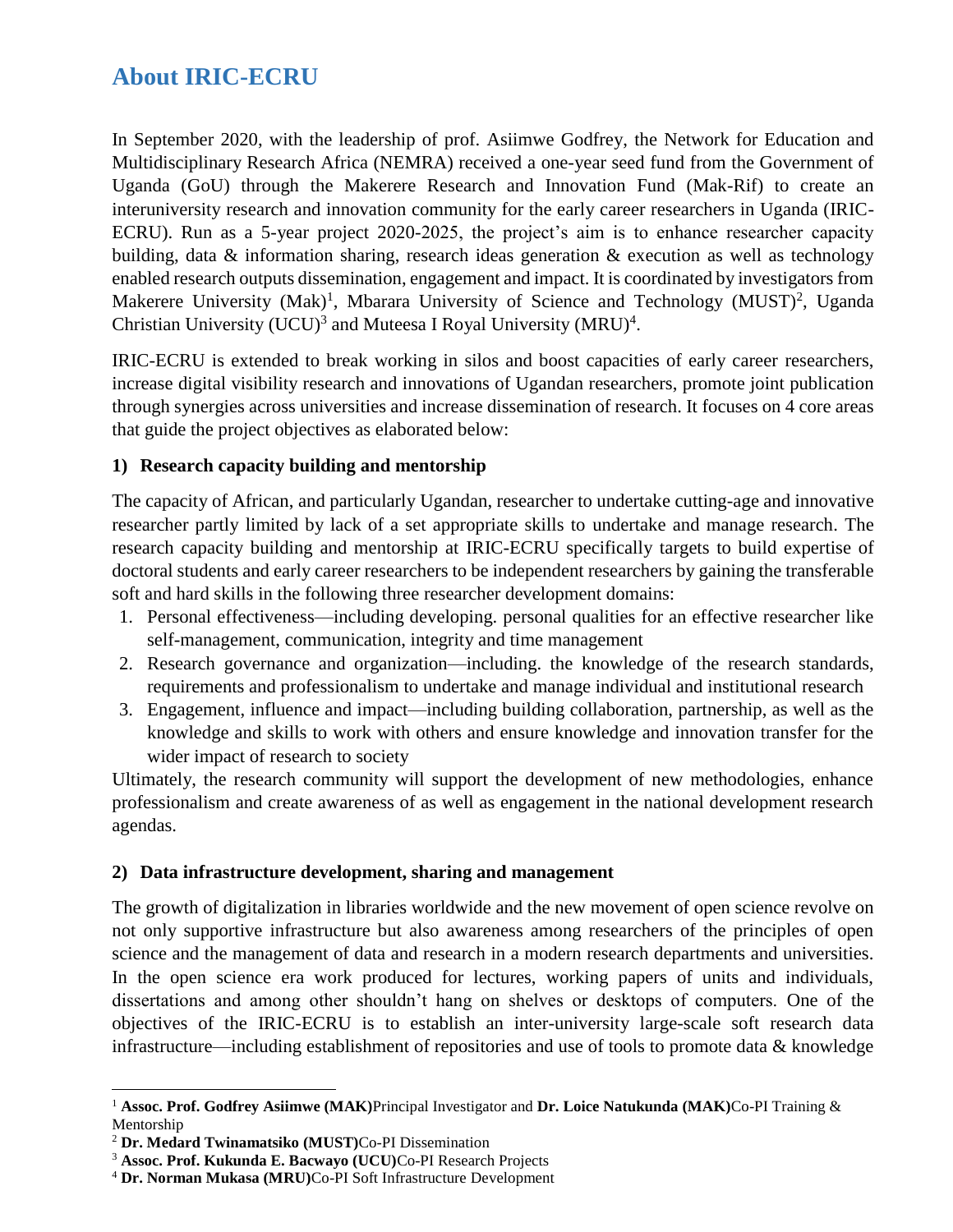sharing activities as well as cross-campus collaborations. The targeted outcome of this objective is a large soft infrastructure developed as an organised collection of scholarly output of participating scholars and institutions. As an inter-institutional repository, it is identified as scholarly; cumulative; open and interoperable aided by new technology. The project operates physically and virtually with a research agenda that supports institutional and national research and innovation agendas. It intends to build on the existing infrastructure and networks for libraries and data systems to create unique products—like profiling Ugandan researchers and tagging of scholarly output to the individual researchers, departments and universities.

### **3) Research ideas generation and execution**

The low visibility of Ugandan research and innovation is partly due to lack of active think tanks, joint research groups and a supportive environment for early career researchers to generate ideas, policy reviews and research papers for wider scientific community. The IRIC-ECRU intended to conduct joint short-term research projects of inter-university and interdisciplinary teams for publication. The design of the project is such that projects are preceded by identification of gaps in multidisciplinary research, building R&I ecosystem. The impact of the project is in both design and execution; the research get time to brainstorm and conceptualize research ideas, then they receive mentorship and guidance through the actualization stage. The project intended to start with developing literature review papers. At the core of this objective is knowledge, skill and technology transfer for development in the country. Consequently, think tanks are used to generate ideas, and joint interdisciplinary and multidisciplinary approaches are used to address society problems with expectation that early career research will yield cutting age research and innovation worth of a high investment in the country.

### **4) Research output dissemination**

Evidence shows that despite having 12.5 percent of the world's population, Africa accounts for not up to 1 percent of global research output. Africa and Uganda in particular have strong growing scientific production in the universities, but where does it go? This project is convinced the problem is that although the quality of data and analysis may be a factor, the practice and systems of research output dissemination at universities need to be improved. IRIC-ECRU intends to enhance research outcome dissemination by digital approaches, support policy and the national research and innovation agenda. The IRIC community of early career researcher would receive training and platform and collaborative support to disseminate research outputs within the period of 5 years.

The IRIC-ECRU committed the first-year resources to studying the policies of each partner University and seeking clearance from university leaders to establish linked repositories and formatting research community digital dissemination of research outcomes. Also, given that the Research Community will support open science, the first year was dedicated to working on protocols and increasing awareness of the trending idea of open science and its benefits to the university community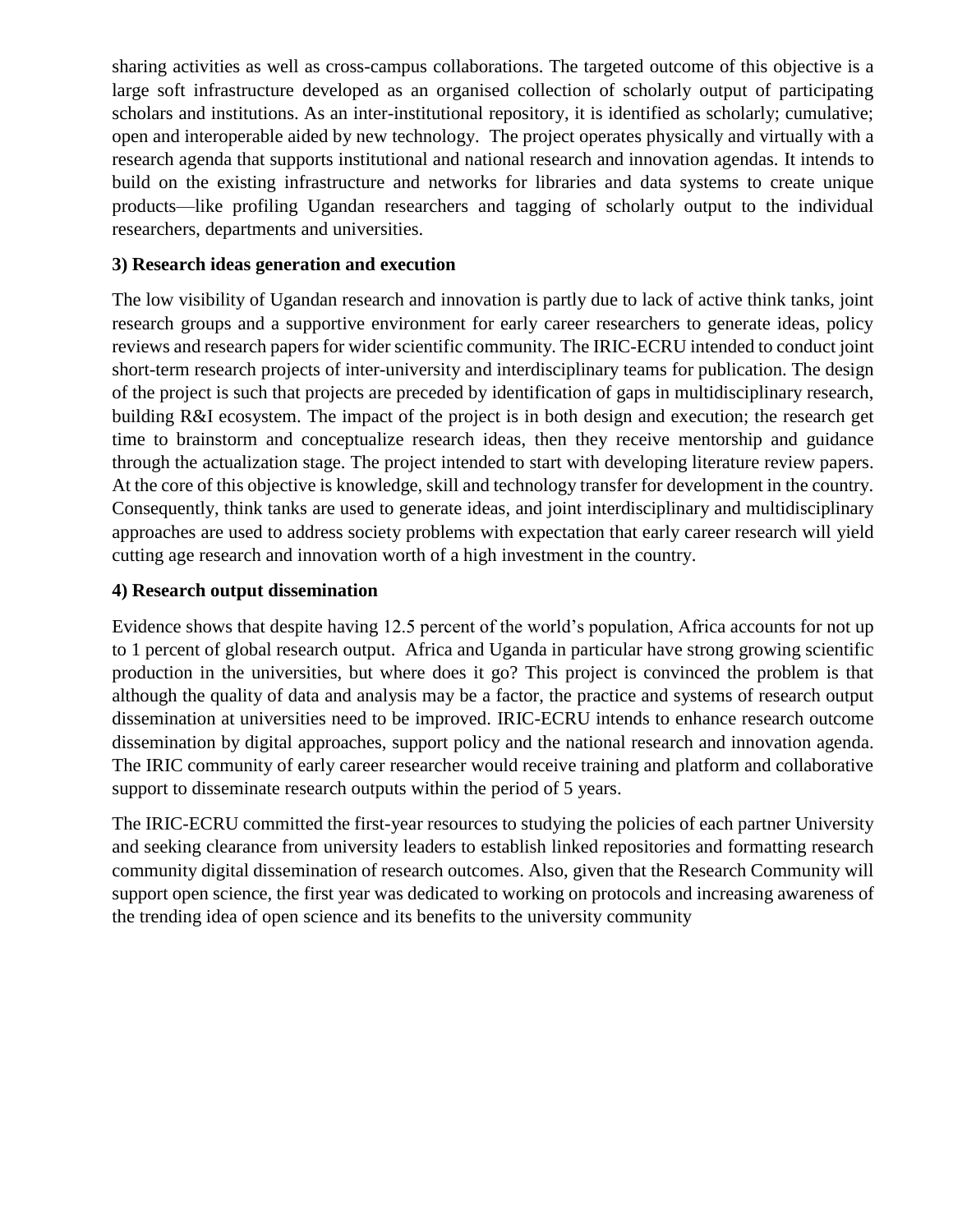# <span id="page-6-0"></span>**Purpose of the end-term evaluation**

The purpose of this end of year evaluation is to take stock of the experiences and progress of the first years, taking into consideration the lessons learnt. It is also intended to provide evidence to the funder of the milestone and challenge encounters—this could help not only the internal improvement of the grant but also to give accountability for the resources spent alongside the impact created by the project. As seed funds, we expect this report to help the decision makers in making an evaluation for continued support of the IRIC ECRU community.

On the other hand, this end-term evaluation will enable the IRIC -ECRU to: first, evaluate the effectiveness of the project's implementation in terms of the process of achieving the stated objectives. secondly, the evaluation uses practical evidence and project activities participant reflections to measure the impact of Year 1 activities. Thirdly, the evaluation intends to highlight particular processes and approached take implements as well as reflecting on the problems encounter such as those in design, implementation and management. Lastly, it presents and scores initiatives that demonstrate the potential for success in the subsequent years of the project. Much of these are emerge from lessons learnt and partnerships built in the course of the first year.

# <span id="page-6-1"></span>**Evaluation Methodology**

The evaluation is structured around two of the five UNEG standard evaluation criteria i.e. *effectiveness* and *impact* (Rogers,  $2014$ )<sup>5</sup> as operationalised in following table 1 below. The anticipated and unanticipated challenges are also considered.

*Table 1: Evaluation Criteria*

 $\overline{\phantom{a}}$ 

| <b>Effectiveness</b> | The extent to which the planned activities were executed and milestones          |  |
|----------------------|----------------------------------------------------------------------------------|--|
|                      | achieved within the first year project time frame                                |  |
| Impact               | The outputs registered, the extent to which the anticipated outcomes were        |  |
|                      | realised and the long term effects on the issues within each of the four project |  |
|                      | objectives.                                                                      |  |

The analysis is guided by evaluation questions to explain "the extent to which", "what", and "how" specific outcomes were attained.

 $5$  Rogers, P. J. (2014) Overview of impact evaluation. Impact Evaluation No. 1 Accessed on 29/01/21 on this [link](https://www.unicef-irc.org/KM/IE/img/downloads/Overview_ENG.pdf)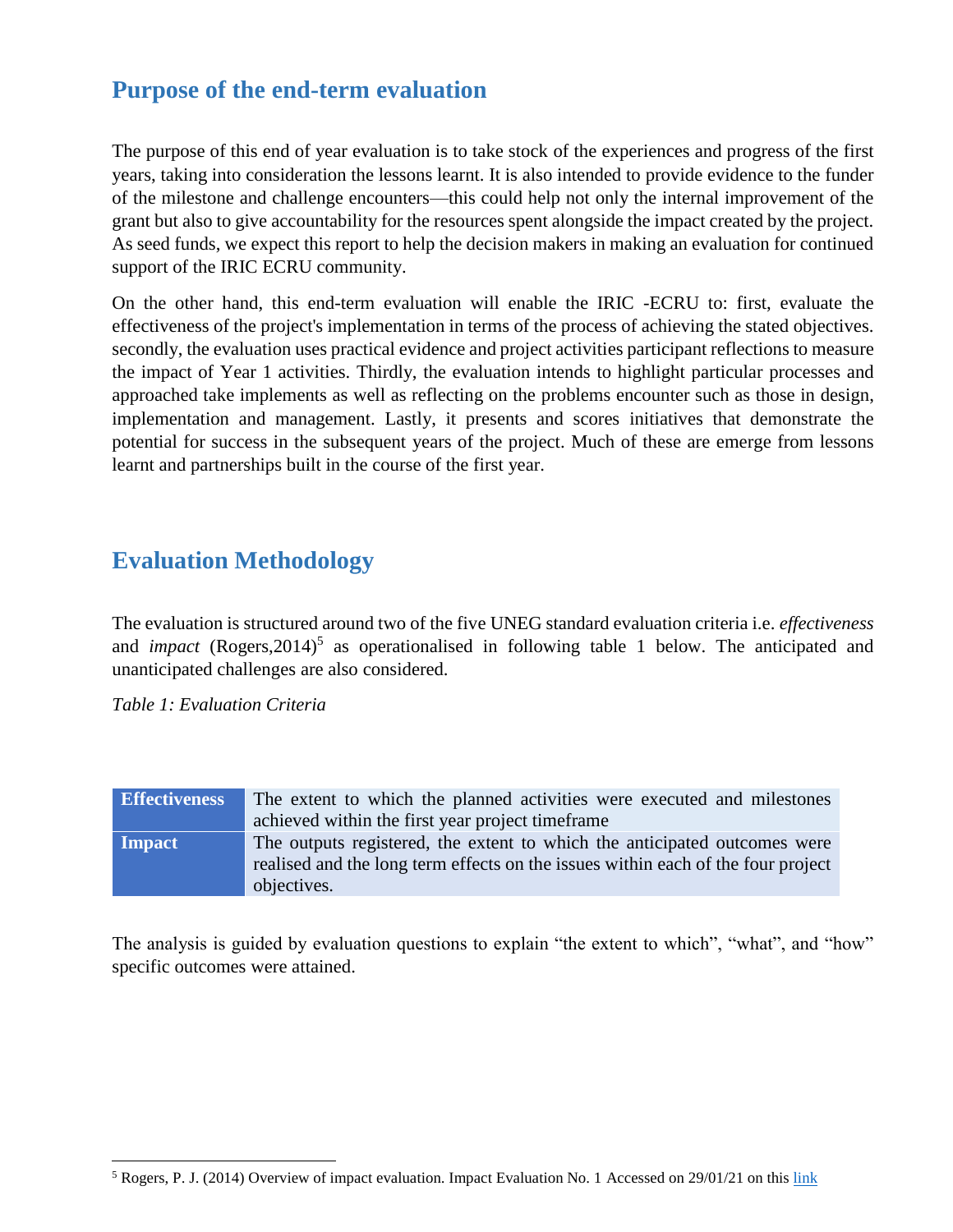# <span id="page-7-0"></span>**Evaluation of Year 1 activities.**

Varied activities have been conducted under the 4 core areas of the project. This section presents the evaluation by highlighting the planned activities and milestones, the executed activities, and the impact of the project in terms of the output and outcome of each activity.

### <span id="page-7-1"></span>**1. Research capacity building and mentorship**

The first year of IRIC-ECRU has taken a record of building the capacity for a well-established inter-University and interdisciplinary research community for scholars, and especially ECRs and PhD students.

The planned major activities and milestones under research capacity building are:

- i. Conduct monthly inter-University 3-hour seminars targeting 40 participants at each seminar
- ii. Conduct three Co-Creation workshops by end of the project

### <span id="page-7-2"></span>**Seminars**

A total of 7 seminars were conducted in the first year. Facilitated by both local and international experts, the seminars covered unique topics aimed at enriching the personal effectives of the participants to carry out research and work within an interuniversity community.

The table below presents a summary of seminars which were conducted in year 1. Their impact is also indicated.

|                         | <b>Seminar topic and facilitator</b>                                                                                        | <b>Impact</b>                               |                                                                                                                                                                                                                                    |  |
|-------------------------|-----------------------------------------------------------------------------------------------------------------------------|---------------------------------------------|------------------------------------------------------------------------------------------------------------------------------------------------------------------------------------------------------------------------------------|--|
|                         |                                                                                                                             | Output                                      | <b>Outcome</b>                                                                                                                                                                                                                     |  |
|                         | A 3-hour seminar on <i>The researcher</i><br>as an entrepreneur and the basics of<br>IPR October with Dr. Kevin Byron       | 46 participants from 13 HEIs<br>and others  | This seminar generated a discussion around experiences of<br>community members who have turned their research into<br>enterprises.<br>An increased awareness of possibilities of research outputs<br>beyond academic publications. |  |
| $\overline{2}$          | A 3-hour seminar on The researcher<br>as an entrepreneur and the basics of<br>IPR October with Dr. Kevin Byron              | 27 participants from 9 HEIs<br>and others.  | Not determined.                                                                                                                                                                                                                    |  |
| $\overline{\mathbf{3}}$ | A 3-hour seminar on Writing for<br>publication November with Dr.<br><b>Peter Samuels</b>                                    | 41 Participants from 17 HEIs<br>and others  | Participants' feedback indicate an increased knowledge on<br>the process of publication, politics in publishing houses,<br>identifying credible journals, team writing and managing<br>the editors' expectations.                  |  |
| $\overline{4}$          | A 3-hour seminar on <i>How to write a</i><br>review paper December with Dr.<br><b>Dermot Breslin</b>                        | 19 Participants from 7 HEIs<br>and others.  | The principles shared guided the IRIC-ECRU literature<br>review manuscript writing activity.                                                                                                                                       |  |
| 5                       | A 3-hour seminar on <i>The</i><br>Researcher's visibility through open<br>access- January with Dr. Fredrick<br>Lugya        | 38 participants from 11 HEIs<br>and others. | Increased awareness of the purpose and strategies for<br>effective online profiling of researchers and visibility as<br>well as improved knowledge of the trends in open science<br>in research                                    |  |
| 6                       | A 3 hour seminar on Open access<br>and use of data for development in<br>Africa – February with Mr. Charles<br><b>Bundu</b> | 15 participants from 6 HEIs<br>and others.  | General appreciation of the Open access movement and<br>debunked myths commonly held about the practice.<br>Awareness of sources of open data available for researchers<br>in various disciplines created.                         |  |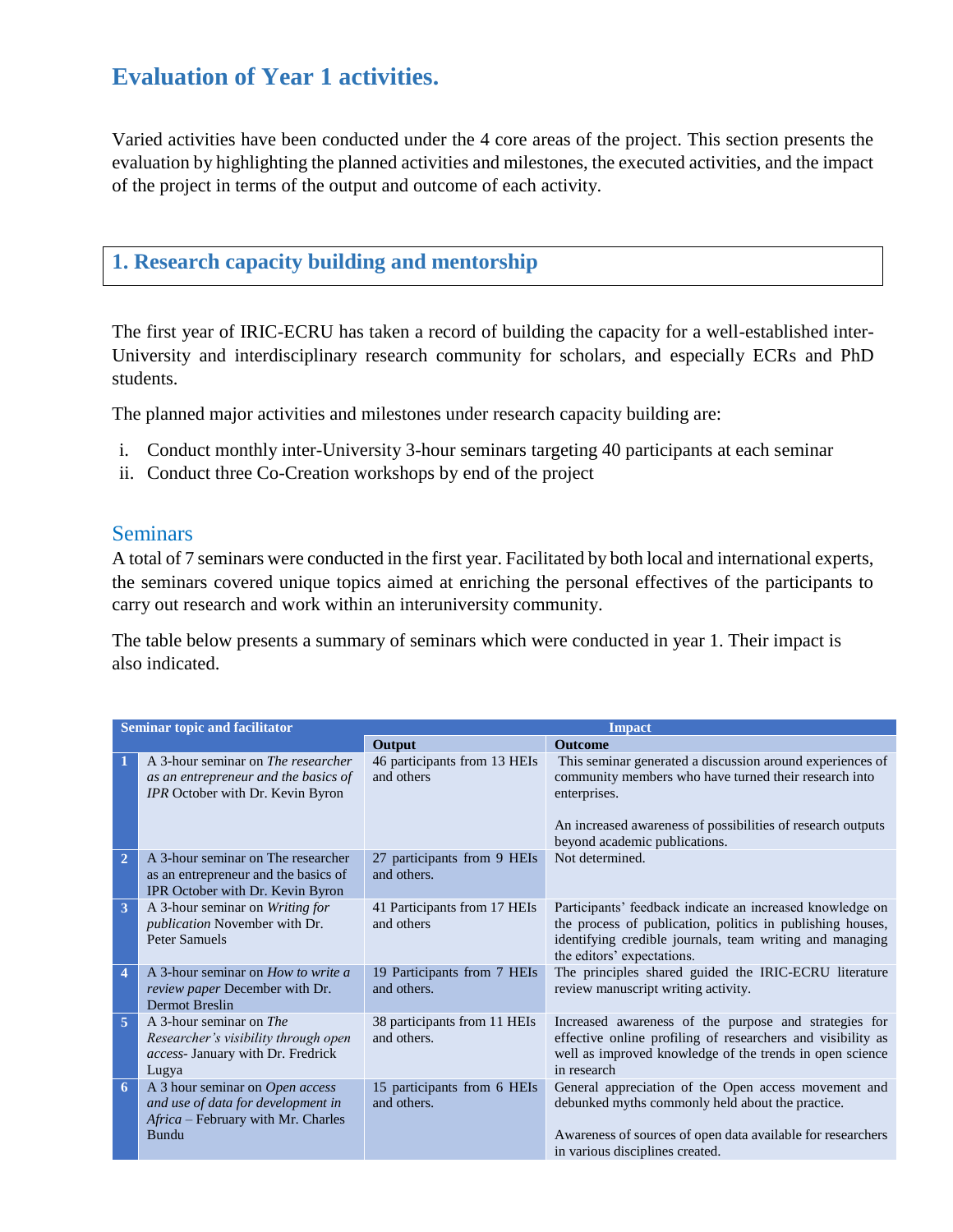**7** A 3-hour seminar on *Research Funding* with Ms. Hadijah Yahyah April

11 participants from 5 HEIs and others

**General impact** Materials for continual learning provided by facilitators

This was a preparation seminar for the week long workshop on the same.

Networks built from over 15 institutional representations in Uganda and abroad.

A total of 9 seminars was planned for the first year. The challenges that explain why the project achieved less than the target on this activity and the way forward are presented in general terms later in this report.

Although the facilitators came from various institutions, participation in seminars was mainly from the four IRIC-ECRU partner institutions. The facilitators have been invited to be part of the community so as to act as ambassadors of the project in their respective institutions.

The key objective of IRIC-ECRU seminars is to equip the community members with research skills that are rarely obtained through the regular research methodology lectures and training at HEIs. They (seminars) are also meant to facilitate networking in the process of building the community. The first year has gone a long way in establishing a foundation onto which this objective can be achieved in subsequent years.

### <span id="page-8-0"></span>Co-Creation Workshops

The co-creation workshops are part of the process of empowering the IRICommunity members to gain skills for productive involvement in advancing the community's agenda. The objectives of the workshops are therefore to:

- 1. Enhance the community members' intellectual and personal abilities to do research and make research products usable.
- 2. They ran for a week to provide sufficient time to the community members to network, bond and build ties for continual mutual support.
- 3. Nurture teams for engagement in the development of empirical research projects as proposed in the sustainability plans for subsequent years of the IRICommunity.

### **Co-creation workshop 1**

The first co-creation workshop focused on *professional development in academic writing* and was conducted on 8<sup>th</sup>-12<sup>th</sup> February 2021. It was the first ever interuniversity 5-days Co-Creation workshop on Academic Writing in Uganda.

The aim of the workshop was to empower PhD students and ECRs to leap forward on their writing assignments and in the process accelerate the course of building the IRICommunity. The workshop had the following specific objectives.

- 1. To review academic writing approach, acquire new skills or ideas to enhance aspects of academic writing
- 2. To reflect on habits and effectiveness in academic writing and identified an action plan to build effective writing habits.
- 3. To make substantial progress on a pending writing assignment.
- 4. To discuss with other researchers from across institutions and disciplines about academic writing through a facilitated process aiming to initiate interactions and continued collaborations.

The workshop was facilitated by Uganda and United Kingdom based scholars.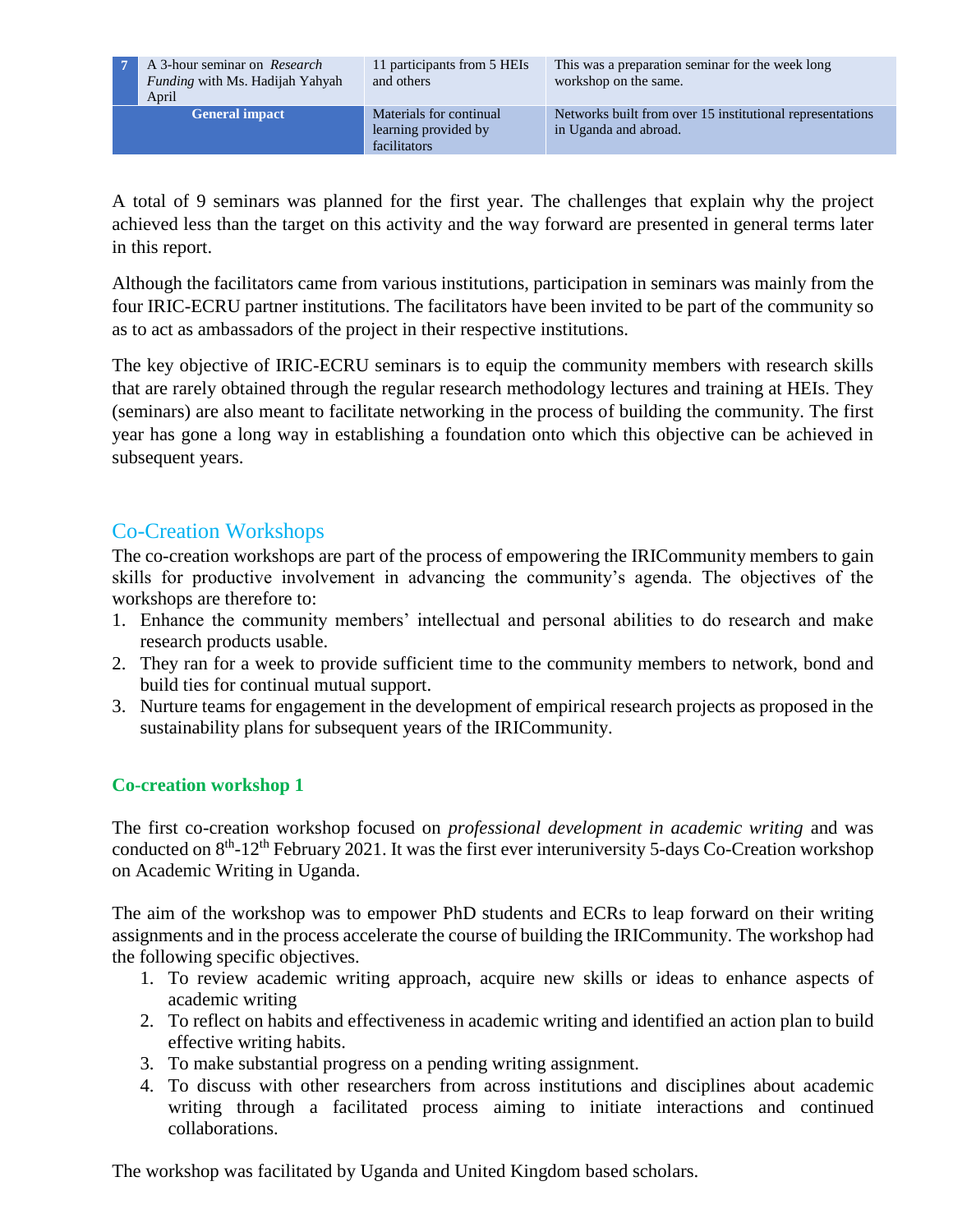The table below summarises the impact of the workshop:

|                                      | <b>Impact</b>                                        |                                                |  |
|--------------------------------------|------------------------------------------------------|------------------------------------------------|--|
| The first ever                       | Output                                               | <b>Outcome</b>                                 |  |
| interuniversity 5-                   | 1-3 hours fifteen sessions on academic writing       | Accelerated catchup on individual and group    |  |
| days Co-                             | delivered by international and local facilitators.   | pending writing assignments for dissertations, |  |
| Creation                             |                                                      | manuscripts, etc.                              |  |
| workshop on                          | Workshop program successfully executed               |                                                |  |
| Academic                             |                                                      | Interuniversity networks enabled and writing   |  |
| Writing in                           | 43 participants from HEIs, government and NGOs in    | communities/accountability groups              |  |
| Uganda was held                      | Uganda, Zambia, Nigeria (13 institutions in total)   | established.                                   |  |
| on 8 <sup>th</sup> -12 <sup>th</sup> | (Slightly over the target)                           |                                                |  |
| February                             |                                                      | Resilience for writing built from shared       |  |
|                                      | Several materials provided by facilitators for       | experiences of senior academics                |  |
|                                      | eventual development into a training manual (in year |                                                |  |
|                                      | 2)                                                   | A senior academic mentioned "Thank you.        |  |
|                                      |                                                      | Initiatives like these will make our PhD       |  |
|                                      | The workshop was covered in the media. See the       | supervisory roles easier"                      |  |
|                                      | links Link1 Link2 Link3 Link4                        |                                                |  |

### **Co-creation workshop 2**

The workshop on Open Science for Research introduced basic concepts on open science and its applicability in research. Branches of open science as well as open data principles for research collaboration and innovation were explored. The goal was to create an enabling environment for collaborative research by empowering early career researchers with knowledge and skills to access, use and share research data.

Participants were, at the end of the workshop, expected to:

- 1. Explain open science and open data principles,
- 2. Create open data license,
- 3. Clean data,
- 4. Describe challenges and benefits of open data,
- 5. Access and publish open data,
- 6. Apply innovation principles,

47 participants representing 13 local and international institutions and with interdisciplinary careers attended the workshop. The training was provided by Data Lab (dLab) in Tanzania.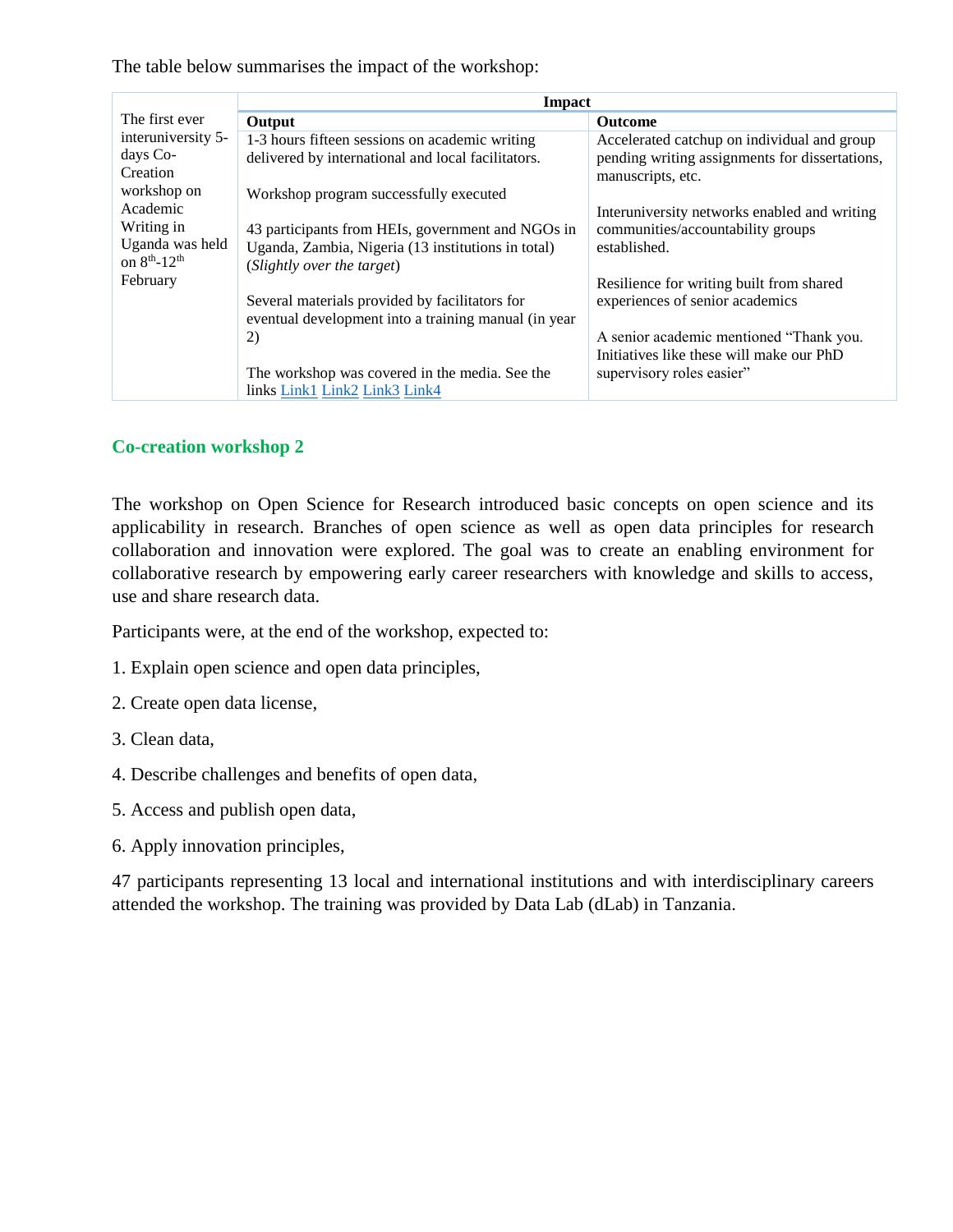The table below summarises the impact of the workshop:

|                        | Impact                                                      |                                                  |  |
|------------------------|-------------------------------------------------------------|--------------------------------------------------|--|
| The second             | Output                                                      | <b>Outcome</b>                                   |  |
| interuniversity        | 1-3 hours' fifteen                                          | A community that is conscious about              |  |
| 5-days Co-<br>Creation | Workshop program successfully executed                      | the use of data at all level established         |  |
| workshop on            | 47 participants from HEIs, government and NGOs in Uganda,   | Enhanced commitments to use the                  |  |
| Open access            | Zambia, Nigeria (14 institutions in total)                  | knowledge on open data in research               |  |
| for research           | (Slightly over the target)                                  | work, publications and teaching                  |  |
|                        |                                                             |                                                  |  |
|                        | Several materials provided by facilitators for eventual     | Interuniversity networks from                    |  |
|                        | development into a training manual (in year 2)              | interdisciplinary participants were<br>developed |  |
|                        | Talks initiated on possible partnership with RENU to host   |                                                  |  |
|                        | IRIC-ECRU's server for repository                           |                                                  |  |
|                        |                                                             |                                                  |  |
|                        | Inspirational sessions delivered by Dr. Hamis Mugendawala,  |                                                  |  |
|                        | Head of Research at the National Planning Authority, Uganda |                                                  |  |
|                        | and Dr. Kitayimbwa, the Deputy Vice Chancellor of Uganda    |                                                  |  |
|                        | Christian University and Vice Chairperson of Research       |                                                  |  |
|                        | Education Network in Uganda (RENU) in the opening and       |                                                  |  |
|                        | closing ceremony respectively.                              |                                                  |  |

Sharing data under open licensing, translating knowledge into community transformation and better use of open data during research are of interest in IRIC's continuous evaluation during the subsequent years of the project.

#### **Co-creation workshop 3**

The third of the three co-creation workshops planned on the project was about writing and managing research grants. It was conducted on 24th-27th May 2021. The key objective of this workshop was to establish a community of early career researchers and academics committed to supporting each other in exploiting possible funding opportunities. The aim is to consequently accelerate a culture of continuous research to inform policy formulation and practice.

The specific objectives of the workshop were:

- 1. To enrich the understanding of the local and international research funding landscape
- 2. To provide the basic skills of searching for, applying, securing and managing research grants
- 3. To facilitate participants' progress on developing their concepts into proposals for submission.
- 4. To facilitate development of a network of potential collaborators to team up with to respond to calls for grant writing opportunities.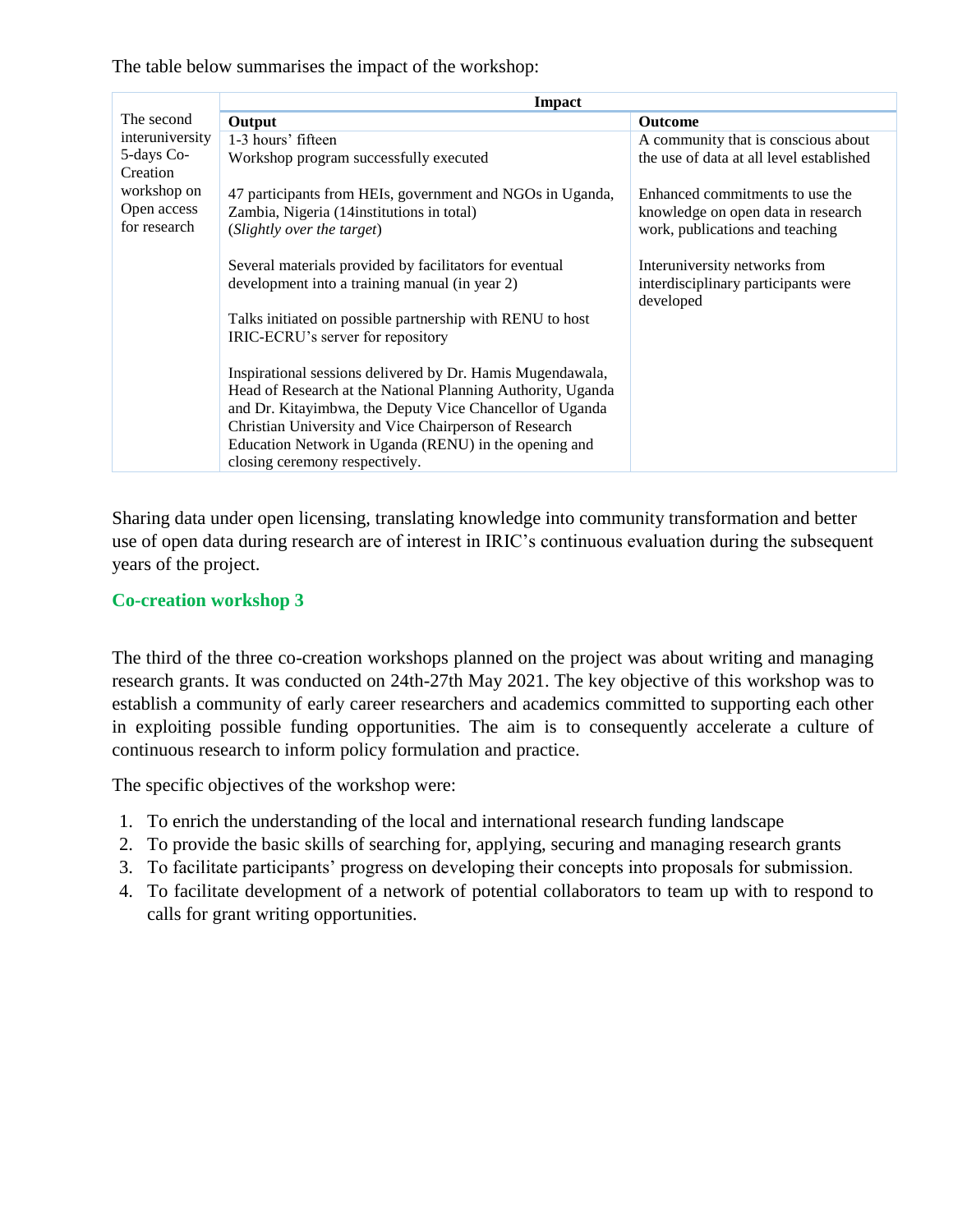The table below summarises the impact of the workshop:

|                 | <b>Impact</b>                                                                                                                                         |                                                      |  |
|-----------------|-------------------------------------------------------------------------------------------------------------------------------------------------------|------------------------------------------------------|--|
| The third       | Output                                                                                                                                                | <b>Outcome</b>                                       |  |
| interuniversity | 1-3 hours' twelve                                                                                                                                     | Enriched knowledge about possible                    |  |
| 5-days Co-      | Workshop program successfully executed                                                                                                                | funding sources at the local and                     |  |
| Creation        |                                                                                                                                                       | international level.                                 |  |
| workshop on     | 45 participants from HEIs, government and NGOs in Uganda,                                                                                             |                                                      |  |
| Research        | Kenya, Zambia, Nigeria (14institutions in total)                                                                                                      | Acquired skills for proposal                         |  |
| funding.        | (Slightly over the target)                                                                                                                            | development, networking, monitoring                  |  |
|                 |                                                                                                                                                       | and evaluating projects as well as                   |  |
|                 | Several materials provided by facilitators for eventual<br>development into a training manual (in year 2)                                             | managing project teams.                              |  |
|                 |                                                                                                                                                       | Awareness of engagement and impact                   |  |
|                 | An online platform for sharing calls created. Multidisciplinary<br>teams formed among participants.                                                   | as a prerequisite for research funding<br>generated. |  |
|                 | Inspirational sessions delivered by Prof. Aaron Mushengyezi<br>of UCU and Dr. Martin Ongol of UNCST the opening and<br>closing ceremony respectively. |                                                      |  |

While objectives 1 and 2 were achieved during the workshop, the outcomes on objectives 3 and 4 will be carried out in year 2 of the project.

The outputs and outcomes of the research capacity building and mentorship activities are considered satisfactory for the first year. The challenges and way forward are presented in general terms later in this report.

### <span id="page-11-0"></span>**2. Data infrastructure development, sharing and management**

The second core area of IRIC-ECRU is Data infrastructure development and management. Establishment and strengthening of soft infrastructures are intended to meet the digital needs of community members and other researchers.

The activities under data infrastructure development, sharing and management also involved defining IRIC-ECRU's research agenda and creating a centre from where the projects operate. The planned major activities and milestones under this area were:

- 1. Establishment of the physical IRIC-ECRU coordination Center
- 2. Evaluate existent research agendas
- 3. Define IRIC Research agenda
- 4. Carryout resource mapping for the IRIC-ECRU repository and define technical and other requirements
- 5. Establish the IRIC-ECRU repository and interuniversity agreement (MOU)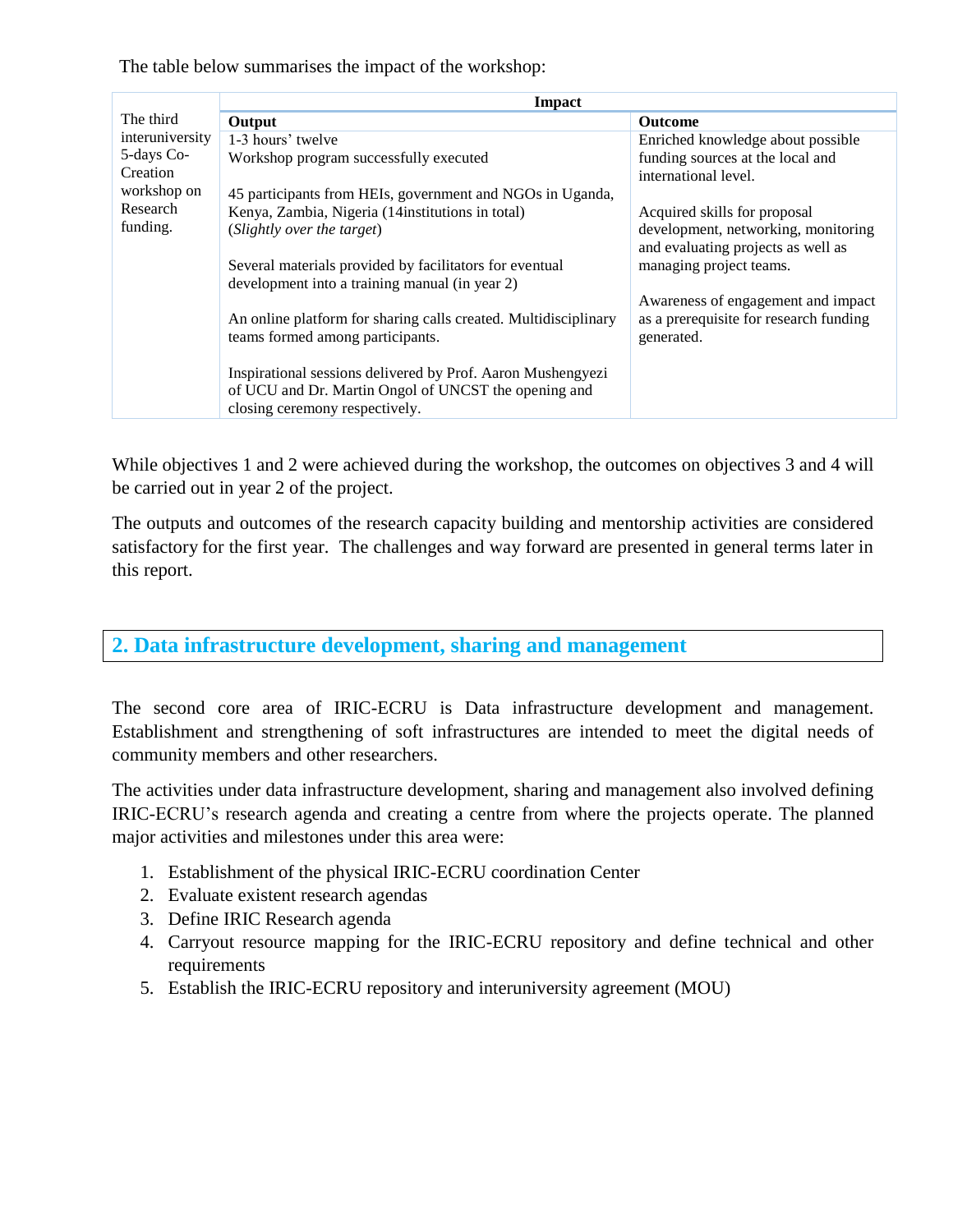The table below presents the activities that were conducted in the first year. Their impact is also indicated.

|                         | <b>Impact</b>                                                                                                                              |                                                                                                                                                                                                                                                                                                                              |                                                                                                                                      |
|-------------------------|--------------------------------------------------------------------------------------------------------------------------------------------|------------------------------------------------------------------------------------------------------------------------------------------------------------------------------------------------------------------------------------------------------------------------------------------------------------------------------|--------------------------------------------------------------------------------------------------------------------------------------|
|                         | <b>Activities</b>                                                                                                                          | Output                                                                                                                                                                                                                                                                                                                       | <b>Outcome</b>                                                                                                                       |
| 1                       | A field visits to each of the<br>partner institutions to map out<br>institutional resources                                                | 4 meetings with institutional leaders, ICT and library officials                                                                                                                                                                                                                                                             | Participatory model of<br>developing the<br>interuniversity repository                                                               |
| $\overline{2}$          | Follow-up discussions at<br><b>MUST, Mak and MRU</b>                                                                                       | 3 meetings with ICT and library officials at Mak, MUST and<br><b>MRU</b>                                                                                                                                                                                                                                                     | embraced and adopted by<br>the stakeholders.                                                                                         |
| $\overline{\mathbf{3}}$ | A special meeting for technical<br>persons with representation<br>from the 4 partner institutions                                          | An interuniversity technical committee of 7 members established<br>to steer the agenda of the IRIC-ECRU repository.<br>A draft framework of the repository                                                                                                                                                                   | Accelerated awareness of<br>opportunities and<br>challenges around                                                                   |
| $\overline{4}$          | Data analysis from the field<br>visits                                                                                                     | A report about the existent resources and limitation at IRIC-<br>ECRU partner institutions data management and sharing<br>infrastructures.                                                                                                                                                                                   | data/information<br>management and sharing.                                                                                          |
| $\overline{5}$          | Collection and analysis of data<br>about individual, institutional<br>and national research agendas<br>through a survey and<br>interviews. | Interviews with research leaders at IRIC-ECRU partner<br>institutions<br>Survey data from 39 respondents including PhD students,<br>academics, government officials and private sector practitioners'<br>concerning individual and institutional research agendas.<br>A report on the analysis of existent research agendas. |                                                                                                                                      |
| 6                       | Writing sessions to compile<br><b>IRIC-ECRU Research Agenda</b>                                                                            | <b>IRIC Research Agenda document</b><br>An amalgamated report about existent research agendas and<br>existent repositories                                                                                                                                                                                                   | A refocused direction of<br>IRIC research agenda.                                                                                    |
| $\overline{7}$          | Public consultation about IRIC-<br><b>ECRU</b> Research agenda                                                                             | A 3-hour public dialogue with 46 local and international<br>participants, 3 discussants (Prof. William Bazeyo of Makerere,<br>Dr. Jane Egau Okou of MoES, Dr. Maxwell Otim of MoSTI<br>A wide array of views about IRIC Research agenda from<br>participants and discussants of the public dialogue                          | Input to be made into the<br><b>National Research</b><br>Framework for<br>Development under<br>discussion by the NPA and<br>partners |
| 8                       | Negotiations with possible<br>partners                                                                                                     | An MoU has been signed with Uganda's National Planning<br>Authority.                                                                                                                                                                                                                                                         |                                                                                                                                      |
| $\overline{9}$          | Various admin activities<br>towards establishment of the<br>physical centre                                                                | Budget and requisition for procurable items submitted to Mak-<br>Rif for release of funds.<br>Space provided for at MRU research centre. An operational<br>secretariat with 2 staff recruited; Project Manager and Project<br>Accountant with signed contracts.                                                              | The physical address of<br>IRIC-ECRU provides a<br>source of confidence to the<br>community users and<br>facilitates communication   |

Apart from the delayed furnishing of the centre with the necessary equipment, the outputs and outcomes of the data infrastructure development, sharing and management activities are considered satisfactory for year 1. Other challenges and way forward are presented in general terms later in this report.

The IRIC project undertook field visits to partner institutions—Makerere University, Mbarara University of Science and Technology (MUST), Uganda Christian University (UCU) and Muteesa I Royal University (MRU)— in November 2020. This led to creation of lasting collaboration between stakeholders. Out of the visits, a report was compiled on the status of research soft infrastructures and Research agendas of the partner institutions.

A consultative meeting was organized with key technical personnel from partner institutions on the 29th January, 2020. It was attended by over 30 people. The participants included a selected number of faculty Deans, Head of Departments, ICT and Library managers, and research supervisors (both PhDs and Masters) and PhDs.

Developed guidelines for the technical committee representing the four partner universities. The failure of the Ugandan Committee to meet and design a roadmap was due the COVID-19 restrictions and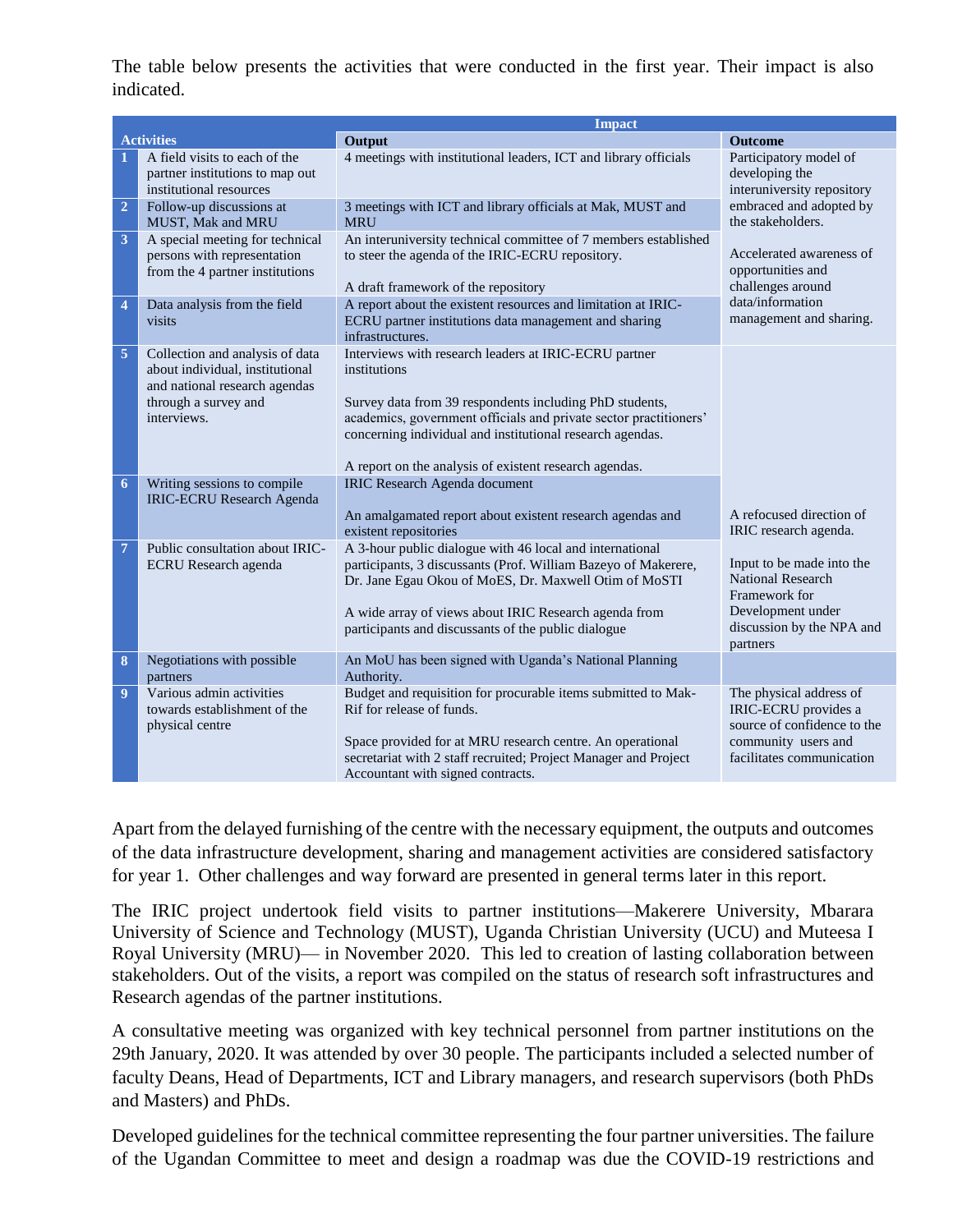delayed Mak-Rif funding. Nonetheless, further consultation with the GESIS Institute of Social Sciences, in Cologne Germany ensued and led to development of a roadmap for the inter-university repository as a platform for scientists' interaction and research promotion. The choice of a community platform rather than serving multiple facilities based on individual interests of the institution was preferred.

Two collaborations have emerged after series of meetings. IRIC project and NEMRA have signed an MoU with the National Planning Authority, yet another MoU with the Uganda National council of science and Technical is underway.

Capacity building in the area of open science has been started, at the same time, the first year has identified future actions for skilling training librarians, managers and users' groups in on Open Science. Two training in open science and benchmarking on use of open science in libraries, and individual researchers.

Several steps have been reached to defining the IRIC Soft Infrastructure. The strategy is to operation through collaborative means.

### <span id="page-13-0"></span>**3. Research ideas generation and execution**

IRIC-ECRU is intended to bring together and build a generation of researchers advancing new and relevant approaches in researcher development processes, research, dissemination, engagement and impact to accelerate the Uganda's R&I agenda. As such, PhD students and ECRs are mobilised from across universities, *empowered* through the capacity building activities, *engaged* in joint research endeavors and *facilitated* to disseminate their research outputs for impact.

The Literature Review activity is part of the engagement of the IRICommunity members in joint research projects. The objectives of this exercise are to:

- 1. Enhance the community members' writing and publication skills.
- 2. Identify gaps in the "R&I in Uganda" existent works consequently leading to ideas for developing further by the teams and submitted for funding. (This is key for sustainability of the project beyond the first year.)
- 3. Nurture teams for engagement in the empirical research projects as proposed in the plans for subsequent years of the IRIC.

The table below presets the activities that were realised in in the first year. Their impact is also indicated.

|                | <b>Impact</b>                                                                                                                        |                                                                                                                                                                                     |                                                                                        |
|----------------|--------------------------------------------------------------------------------------------------------------------------------------|-------------------------------------------------------------------------------------------------------------------------------------------------------------------------------------|----------------------------------------------------------------------------------------|
|                | <b>Activities so far realised</b>                                                                                                    | Output                                                                                                                                                                              | <b>Outcome</b>                                                                         |
| $\overline{2}$ | Designing and circulating a call<br>for participation<br>Review of concepts, selection<br>and formation of teams of<br>investigators | 7 concepts selected out of the 16 concepts submitted and<br>reviewed. (2 teams did not pick the momentum)<br>Five interuniversity teams started off (average 3 members per<br>team) | Improved awareness in the<br>IRICommunity of the key<br>issues around R&I in<br>Uganda |
| 3              | Project familiarisation meetings<br>and online engagement                                                                            | 3 project familiarisation meetings held in November, December<br>and January.<br>6 online engagements conducted                                                                     | Improved awareness in the<br>IRICommunity of the key<br>issues around R&I in<br>Uganda |
| $\overline{4}$ | Investigators drop in research<br>clinics for support                                                                                | 3 drop in sessions conducted in January and February;<br>representatives of the teams drop in for inquiries and support.                                                            | Interuniversity networking<br>created through teams                                    |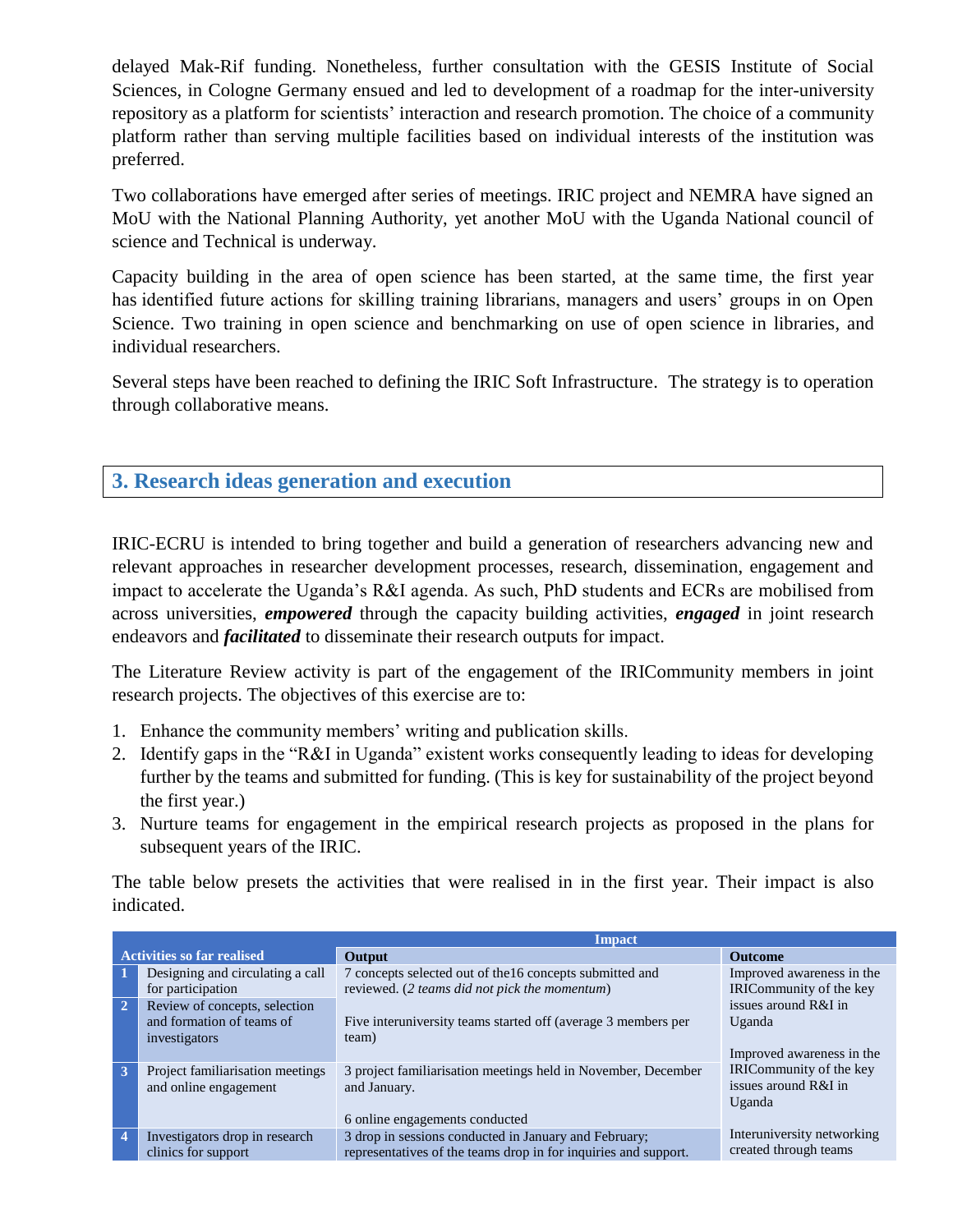|                        |                                 | comprising of investigators<br>from various universities.                                                                      |
|------------------------|---------------------------------|--------------------------------------------------------------------------------------------------------------------------------|
|                        |                                 | Investigators, who are<br>dominantly PhD students,<br>are having their team work<br>and project management<br>skills enhanced. |
| Teams writing sessions | 3500 words draft from each team | Team skills developed<br>among the participants.                                                                               |

The milestones for the literature reviews were as follows

| <b>Milestone</b>                                                             | <b>Status</b>           |
|------------------------------------------------------------------------------|-------------------------|
| 3500 words draft $-28.02.21$                                                 | Completed by all teams. |
| 7000 words draft $-30.03.21$                                                 | Completed by 2 teams    |
| Empirical research concept idea $-30.04.21$                                  | Pending for all teams.  |
| Proposal for funding of the empirical idea $-30.05.21$                       | Pending for all teams   |
| Submission of the review manuscript to the peer reviewed journal $-30.06.21$ | Pending for all teams   |

Although all teams have not achieved the set milestones, the objectives of this activity have been partially achieved as summarised below:

| Objective                                                                                                                                                    | Participants impressions.                                                                                                                                                                                                                                                                                                                                      |
|--------------------------------------------------------------------------------------------------------------------------------------------------------------|----------------------------------------------------------------------------------------------------------------------------------------------------------------------------------------------------------------------------------------------------------------------------------------------------------------------------------------------------------------|
| Enhance the community<br>members' writing and publication<br>skills.                                                                                         | The feedback reports of this exercise indicate that participants learnt technical<br>ideas about publication that will be put to use in future writing projects and<br>submissions. "I have been making silly mistakes, not anymore. I am now wiser"<br>Team member.                                                                                           |
| Identify gaps in the "R&I in<br>Uganda" existent works<br>consequently leading to ideas for<br>developing further by the teams<br>and submitted for funding. | Gaps were identified in the following research areas:<br>1. IPR frameworks on innovation in Uganda<br>2. Integration of RRI into Uganda's human capital development for R&I<br>3. Research and Innovation funding in Uganda<br>4. Knowledge Creation and the Diffusion of Research Outcomes<br>5. The Triple Helix Model of Higher Education and R&I in Uganda |
| Nurture teams for engagement in<br>the empirical research projects as<br>proposed in the plans for<br>subsequent years of the IRIC-<br><b>ECRU</b>           | Participants have expressed commitment to continue working together as teams<br>beyond the initial project. This is key for building the community. Most are PhD<br>students who are expected to keep the network through to their postdoc stages of<br>their career.                                                                                          |

Writing a review manuscript is considered as one scholarly activity that requires substantial experience. As such, the exercise is a challenge to PhD students and ECRs. The participants have so far done a commendable job. With availability of resources in the second year, the teams will be supported to complete the manuscripts for submission.

Quote from a participant

"*My experience of the involvement in an inter university research team to write a review manuscript has been one of my best learning experiences; I have learnt that people are gifted differently and our*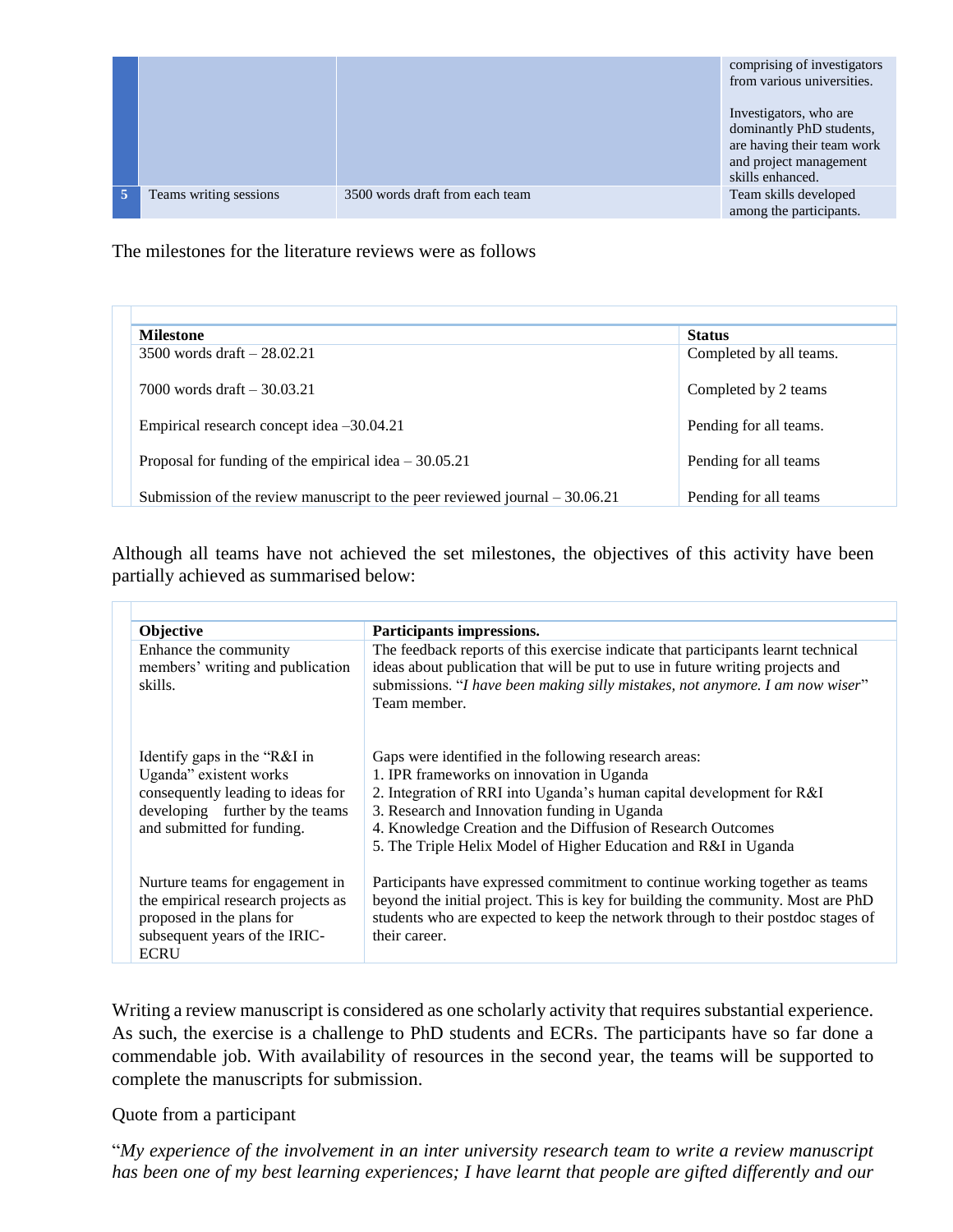*differences as team members spice our writing process. For example, our team leader is one of the most patient researchers I have met. Even when I felt I knew nothing completely concerning writing a review paper she kindly encouraged me to keep trying and ensure to put to use the skills we learn during seminars. Indeed, I have learnt and in fact I am employing the same skills in my other research work such as writing annotated biography as I review literature. Being a team member has built my confidence because I have come to believe that each one of us always has something to learn. Having at least a very committed member on the team makes a whole difference, in terms of motivation and encouragement for "self-doubting members" It really takes a lot of patience on the side of the committed member to keep everyone on board. Despite all the above, my engagement in team writing has been the best way to reflect on what I learn during IRIC training otherwise there is no short cut to understanding these things*."

### <span id="page-15-0"></span>**4. Research output dissemination**

Research output dissemination idea is intended to assist community members to engage and impact the public during the research process and with the research outputs. This has not been enabled during the project's first year. Instead, the project team has been disseminating information about IRIC-ECRU vision to create and enhance awareness and involvement in the community.

The table below presents the activities that have been realised so far to disseminate the IRIC-ECRU vision and activities.

|                |                                                              | <b>Impact</b>                                                                                                                                                                                                                                                                            |                                                                       |
|----------------|--------------------------------------------------------------|------------------------------------------------------------------------------------------------------------------------------------------------------------------------------------------------------------------------------------------------------------------------------------------|-----------------------------------------------------------------------|
|                | <b>Activities so far realised</b>                            | Output                                                                                                                                                                                                                                                                                   | <b>Outcome</b>                                                        |
| 1              | Public dialogue                                              | See evaluation of defining the IRIC Research agenda above                                                                                                                                                                                                                                |                                                                       |
| $\overline{2}$ | <b>IRIC-ECRU Website</b><br>development                      | <b>IRIC-ECRU</b> hosted on NEMRA website                                                                                                                                                                                                                                                 | Online visibility of the<br>project attained                          |
| 3              | Website content development<br>and upload                    | Information about IRIC-ECRU activities and materials uploaded                                                                                                                                                                                                                            |                                                                       |
| $\overline{4}$ | Designing and printing<br>promotional materials              | Promotional materials designed and printed are: IRIC Pull-up<br>banner and brochures.                                                                                                                                                                                                    |                                                                       |
|                |                                                              | An information pack provided to institutional leaders and<br>participants in the consultations. (The content is 1. Summary of<br>the project, 2. IRIC theory of change, 3. Discussion questions 4.<br>IRIC brochure summaries O&A about IRIC)<br>IRIC logo (Pending application for IPR) | Accelerated awareness of<br>IRIC-ECR vision among<br>the stakeholders |
|                |                                                              | <b>IRIC</b> headed paper                                                                                                                                                                                                                                                                 |                                                                       |
| 5.             | Media engagement                                             | IRIC-ECRU social media pages developed (Facebook and<br>LinkedIn. IRIC-ECRU is hosted on NEMRA twitter handle)<br>Interview held with the Daily Monitor Newspaper and<br>information about IRIC-ECRU published in the Education<br>Corner                                                |                                                                       |
|                |                                                              | For other media engagements see evaluation of Workshop under<br>the capacity building and mentorship activities.                                                                                                                                                                         |                                                                       |
| 6.             | <b>IRIC-ECRU</b> dissemination via<br>institutional websites | The project activities and impact featured on Makerere<br>University and Uganda Christian University websites.<br>Please the following links Link 1 Link 2                                                                                                                               |                                                                       |

The outputs and outcomes of the research output dissemination activities are considered satisfactory for the mid-term period. The challenges and way forward are presented in general terms later in this report.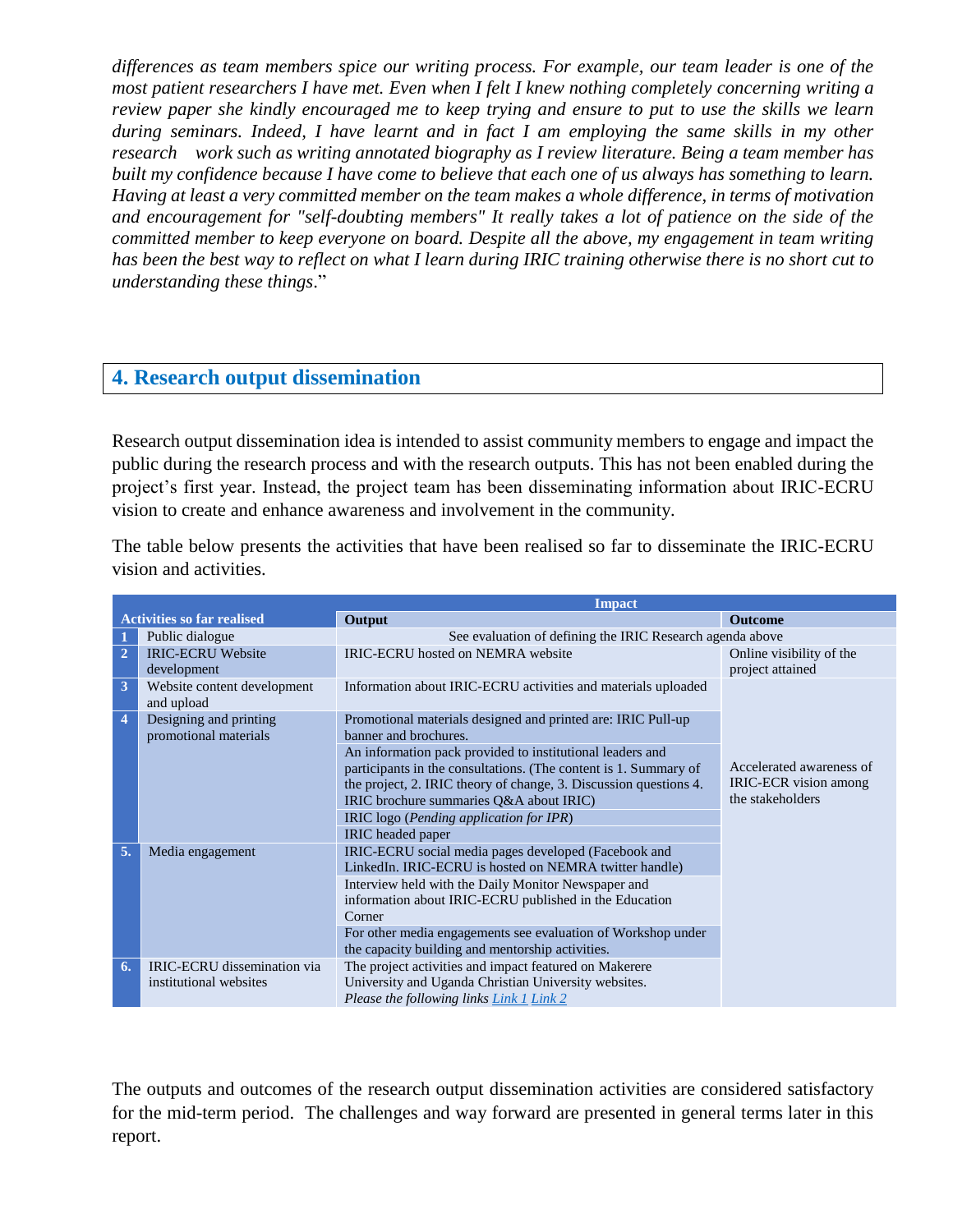# <span id="page-16-0"></span>**Challenges**

The challenges experienced during the execution of activities in the first year are outlined here below:

- 1. The Covid-19 restrictions to physical meeting have been a challenge to efforts towards building a community as the Ugandan and generally the African culture values physical interactions. The project was able to conduct workshop one both physically and virtually. The subsequent workshops were conducted virtually. Physical meetings are being planned as, hopefully, restrictions get eased in the second year of the project.
- 2. Inadequate technological skills and limited availability of fast internet is a challenge. Some participants have not been able to engage in the project meaningfully as they would have loved to. The project team made a lot of unprecedented adjustments to use technology and the internet to deliver the activities. The budget has been readjusted to cater for expenses for involving technology experts in the project, subscribe to online meeting platform providers, purchase data for fast internet and conduct discussion on the use of the internet to work with others.
- 3. Differing Institutional context and structures. This project is meant to work on eco-systems, however the management, resources and functioning of public and private universities differ. Inherently there are competing interests among institutions. Harmonising these interests may take a long time. The project has encouraged institutions to define their commitment and responsibilities.
- 4. The participants in the literature review teams are working with the design for the first time. All of them are writing a literature review manuscript for the first time and working with an interuniversity team for such a project has been an uncharted territory for them. There were challenges in the process of building team cohesion and focus. Most are also PhD students and therefore already have many research and training commitments. They are being encouraged to plan well, develop discipline, communicate well within the group and keep focused on the goal. Regular meetings will continue for this purpose.
- 5. Limited budget and flow of finances. Most activities were carried out voluntarily. The grant amount was way below the cost of the activities done and was not dispatched in a timely manner. A lot more could be done with a steady flow of finances and a more robust financial support. The project has, for example, accumulated a lot valuable data through participants' feedback on activities. These data require expertise in M&E for analysis to infer ideas for an effective interuniversity R&I community, interuniversity networking and enhancement of research capacity building in Uganda. Such services are not affordable for the project. The team has also realised that technical expertise is key in the process developing IRIC-ECRU repository and capacity building for the same. This requires heavy investment. The last quarter of the project involved mobilisation of more actors in the project for a wider financial base. The progress on this initiative has been further disrupted by a second lockdown in June 2021 due to the increase of Covid 19 infections in Uganda.
- 6. The project lacks equipment. Although budgeted and requested for, the equipment was not procured and therefore the centre not yet equipped. As a result, the project incurred extra costs in hiring equipment.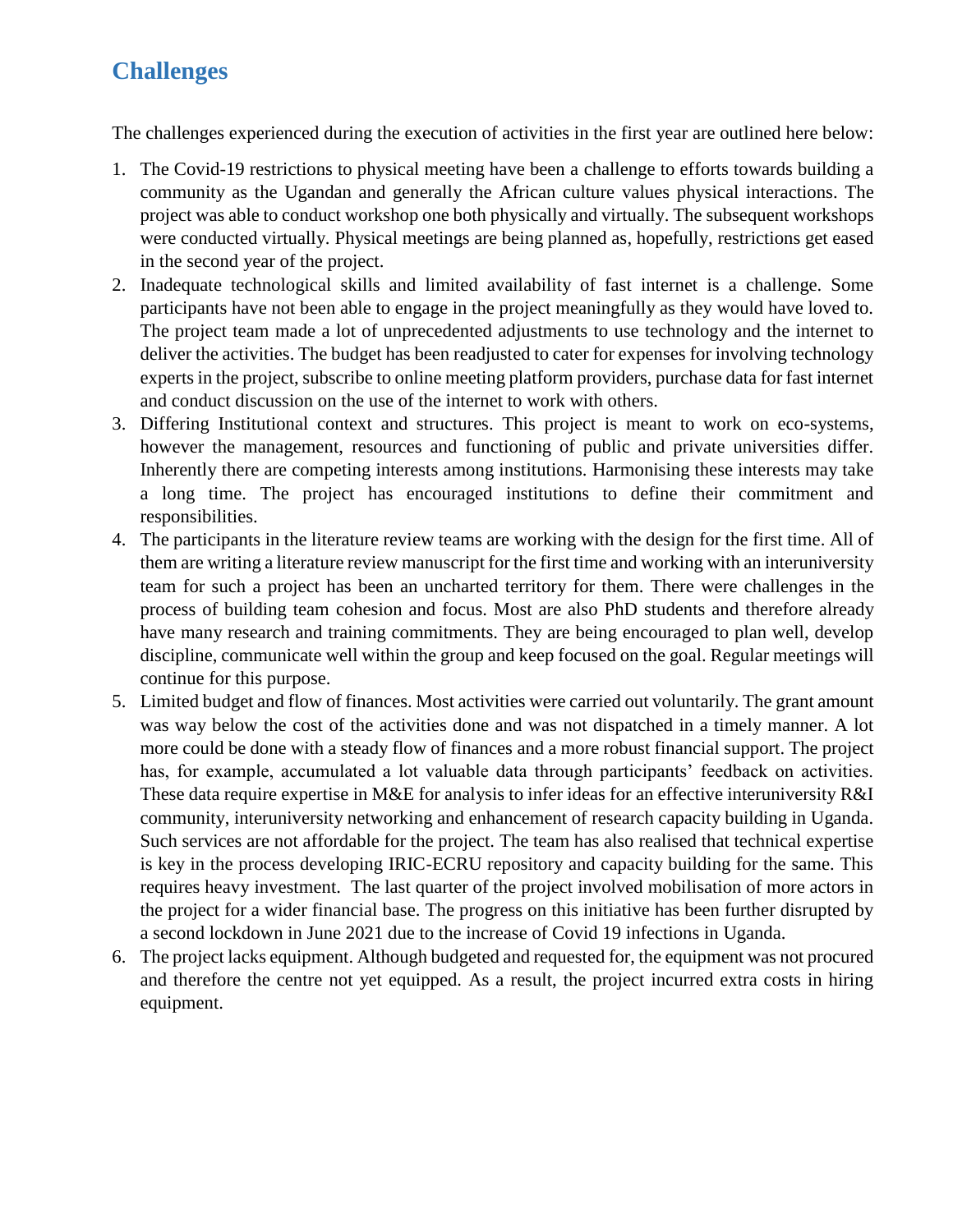# <span id="page-17-0"></span>**Conclusion of the evaluation and way forward**

The project team made a significant effort that accelerated the achievement of most of the project's intents. A foundation for building IRIC-ECRU has been built with networks established among over a hundred participants, various facilitators, dignitaries and several institutions.

Seven of the nine planned monthly seminars were convened as scheduled and interuniversity participation of PhD students and early career researchers satisfactory. Various local facilitators were engaged. A pool of more local facilitators is being developed for subsequent years. The last Co-Creation workshop on securing and managing research grants was mainly facilitated by local experts. The development of a training manual from these sessions is one of the target outputs in the second year of this project. An M&E expert will be engaged to analyse the participants' feedback for a better understanding and development of strategies for effective research capacity development in Uganda.

The process of building a repository has also made significant strides. Technical support will continually be sought both locally and beyond. A sufficient budget will be included in the proposal for funding year 2 of the project to cover the unanticipated costs that were discovered in the mid-term period. A MoU has been signed with Uganda's National Planning Authority for collaboration in accelerating this objective further.

The project team has appreciated that the literature review teams are challenged by the task and are struggling. Senior academics will be invited and attached to the teams that are specifically having challenges that limited their ability to deliver on the last milestone.

The media coverage and stakeholder engagement done in the first year is considered sufficient. Regular update of the social media handles and coverage of the next period events will facilitate this purpose and dissemination of findings from the literature review exercise.

This end of term review was meant to guide the team on:

- Reviewing the effectiveness of the project's implementation in terms of achieving the stated objectives. This has been achieved by looking at the outputs of the project in the mid-term.
- Identifying the outcomes of the activities so far. Although it is not possible to fully analyse the realisation of the outcomes, there are indications that the activities are having a significant impact on individuals, institutions and society generally.
- Addressing particular issues or problems in design, implementation and management of the project. Reflection on the challenges identified above is ongoing to re-align strategies, plans and activities for Year 2 plans.
- Reinforcing initiatives that demonstrate the potential for success. In writing the proposal for funding for year 2, the team reflected on the possibility of refocusing the project on fewer core areas rather than all the four. A possibility of bringing more actors on board beyond the four partner institutions is also being considered.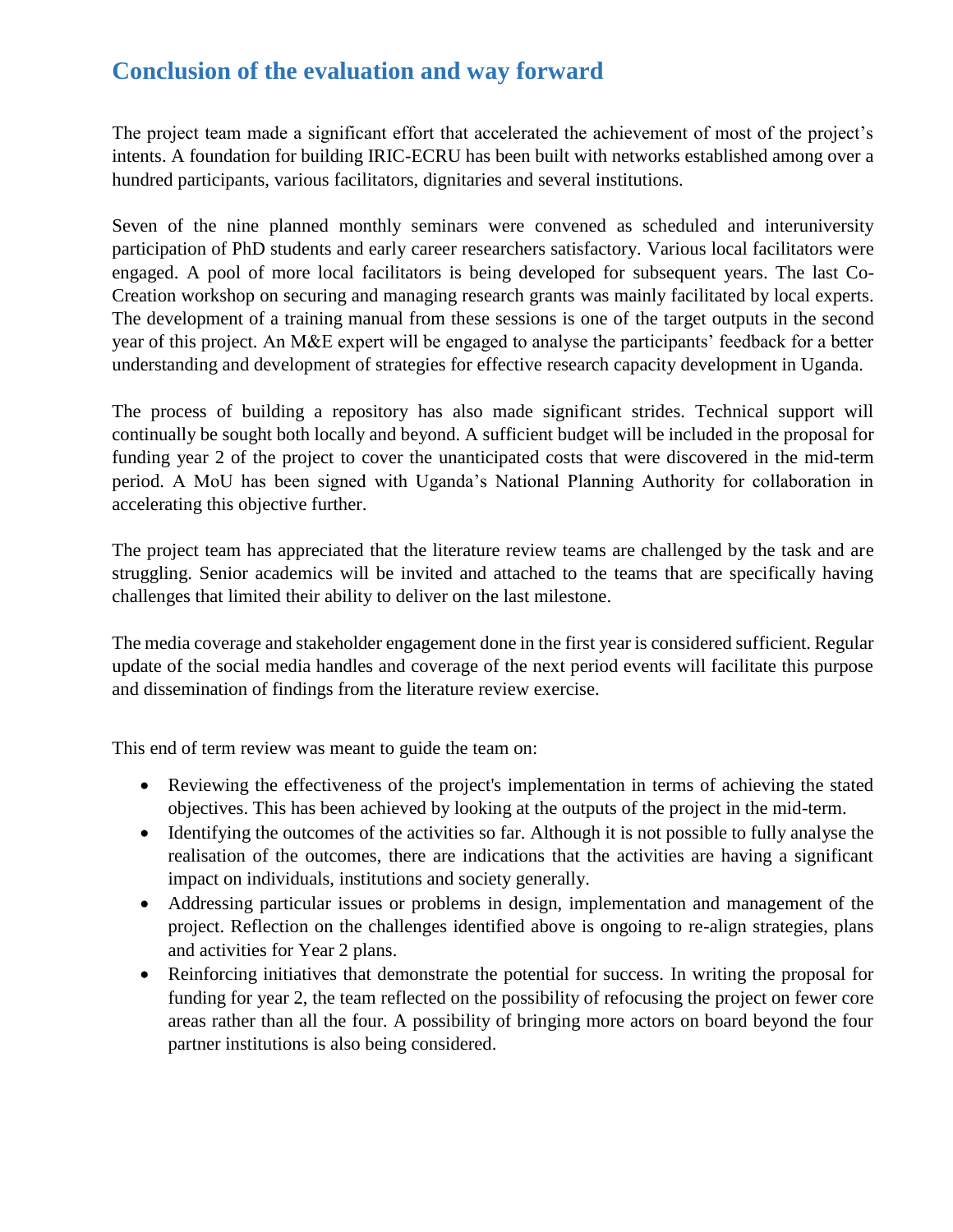# <span id="page-18-0"></span>*Acknowledgement*

The first year of this project was run with funding support from the Government of Uganda through the Makerere Research and Innovation Fund.

Apart from the IRIC-ECRU investigators, researchers in Uganda and abroad were involved in the execution of the project activities as capacity building facilitators, investigators on the joint desk research projects and technical personnel for the development of the interuniversity repository. In no particular order, these are listed here below:

- 1. Ms. Mahadia Tunga- Tanzania Data Lab, The University of Dar el Salaam
- 2. Dr. Sabastian Rwengabo Centre for Basic Research, Uganda
- 3. Dr. Edgar Nabutanyi Makerere University, Kampala
- 4. Dr. Fredrick Lugya's 7-member repository technical committee IRIC partner institutions
- 5. Dr. Dermot Breslin The University of Sheffield, UK
- 6. Dr. Sandrine Soubes Tesselle Development, UK.
- 7. Dr. Peter Samuels Birmingham City University, UK
- 8. Dr. Kevin Byron The University of Leeds, UK
- 9. Professor. Julius Kiiza-Makerere University
- 10. Assoc. Professor Doris Kakuru-University of Victoria, Canada
- 11. Mr. Robert Ssentamu Wilsken Agencies
- 12. Ms. Julianna Kayaga Sseremba and team members writing Literature Reviews– Various **Institutions**
- 13. Dr. Christine Mwebesa Ndejje University
- 14. Ms. Anita Ashaba The National Banana Research Programme, Kawanda

Various institutional leaders, academics, research students and practitioners in Uganda have been involved in this project as interviewees and survey respondents on individual, institutional and national research agendas as well as the nature and operation of existent institutional repositories.

Key leaders who have been involved as interviewees and/or special guests on IRIC-ECRU events include:

- 1. Professor. William Bazeyo- Makerere University
- 2. Dr. Jane Egua Ministry of Education and Sports, Uganda
- 3. Dr. Otim Onapa- Ministry of Science Technology and Innovation, Uganda
- 4. Dr. Hamis Mugendawala- The National Planning Authority, Uganda.
- 5. Dr. John Kitayimbwa- Uganda Christian University
- 6. Professor Aaron Mushengyezi- Uganda Christian University.